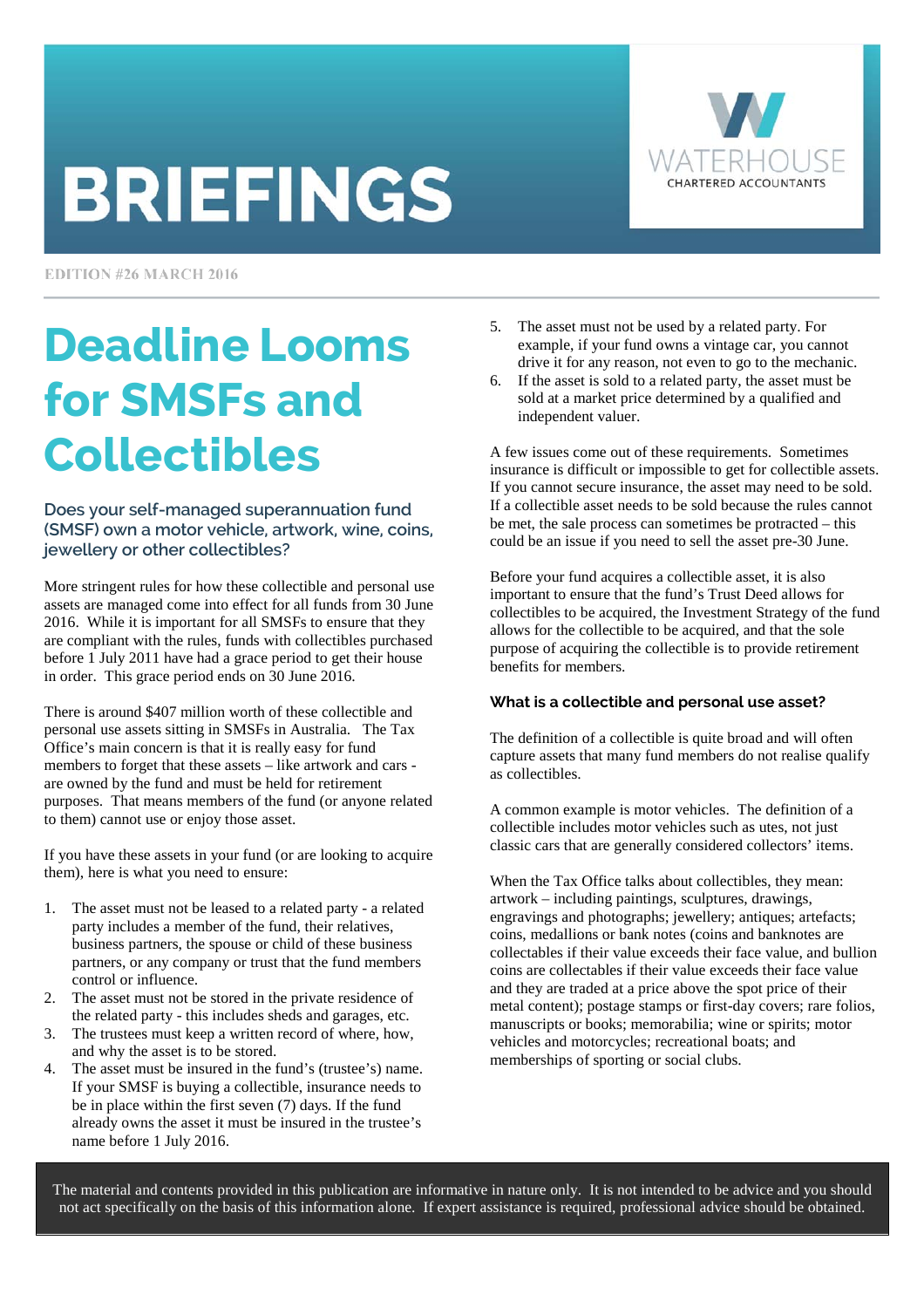

The following article appeared in the SMSF Adviser and was written by Miranda Brownlee on 8 February 2016.

# "SMSFs Urged to Utilise Contributions Before Potential Reforms

*Practitioners should encourage clients to maximise their contributions and commence pensions this financial year, before the government introduces potential tax reforms in the May Budget, HLB Mann Judd has warned.* 

*Speaking at an event in Sydney, HLB Mann Judd partner, wealth management, Jonathan Philpot said the level of contributions individuals are allowed to make appears to be one area where the government is looking at making changes.* 

*Mr Philpot said there could be a potential change with the large non-concessional contribution limit of \$180,000 or \$540,000 with the three-year bring-forward rule.* 

*"We'd like to see clients who are in a position to make these large contributions in this current financial year to do so," he said.* 

*He also added that any potential changes could mean that trustees need to think about building up super at a younger age.* 

*Traditionally, Mr Philpot said, superannuants have looked to transfer assets such as personal investments, shares and investment properties into their super in their 50s as they approach retirement.* 

*"That is what we think might change in the future, you'll no longer be able to just move it all in pre-retirement or at retirement," he said.* 

*"With the potential changes that are coming along, at a younger age you'll have to start considering superannuation if you do wish to build up a larger balance and at the moment it's a use it or lose it system, if you're not maximising those concessional contributions then you can't carry them forward, that's it for the year and a year gone."* 

*If trustees are 55 or older, they should also be looking at commencing a pension if they're eligible, said HLB Mann Judd director of superannuation Andrew Yee.* 

*"People should be looking at turning on a pension if they're eligible, if they're over 55, start turning on that* 

*transition to retirement pension – this could be a good time to do it, before any changes," said Mr Yee.* 

*"The government sees there are so many tax concessions on the pension side, they may put a tax on it."* 

*H&R Block director of tax communications Mark Chapman told SMSF Adviser last month that it is unlikely that superannuation tax concessions will be left untouched in the government's mission to reform Australia's tax system. "Of all the various pots of money that the government could raid to reduce the deficit, superannuation seems to be one of the biggest," said Mr Chapman."* 

# FBT 2016: The Top 5 Things Every Business Needs to Know

If your business is in the hospital/non-profit sector and uses salary packaging for team members, if you are a small business, or if you provide team members with a gym or space to do yoga, then there are a few things you need to know beyond the basic fringe benefits tax (FBT) changes when the new FBT year starts on 1 April 2106.

#### **1. You will pay more FBT**

The FBT rate is currently 49%. The rate increased from 47% on 1 April 2015 in conjunction with the introduction of the 2% debt tax on high-income earners (Temporary Budget Repair Levy*).*  The FBT year that is just ending is the first year at the higher tax rate - which means if you have an FBT liability, you will pay more tax.

The FBT rate will stay at 49% until 31 March 2017 when the impact of the debt tax is scheduled to be removed.

#### **2. Meal entertainment crackdown – medical professionals beware**

If your business is an FBT exempt entity (public and not-forprofit hospitals, public benevolent institutions, health promotion charities, public ambulance service) or qualifies for the FBT rebate, then there are significant changes that come into play on 1 April you need to be across.

**Head Office** 

Suite 12 Level 3. Gateway Building 1 Mona Vale Road Mona Vale NSW 2103 **Sydney Office** Level 6 280 George Street Sydney NSW 2000

#### T 02 8973 2222

admin@waterhouseca.com.au www.waterhouseca.com.au ABN 60 535 258 608

Liability limited by a scheme approved under Professional Standards Legislation

**Chartered**<br>**Accountants**